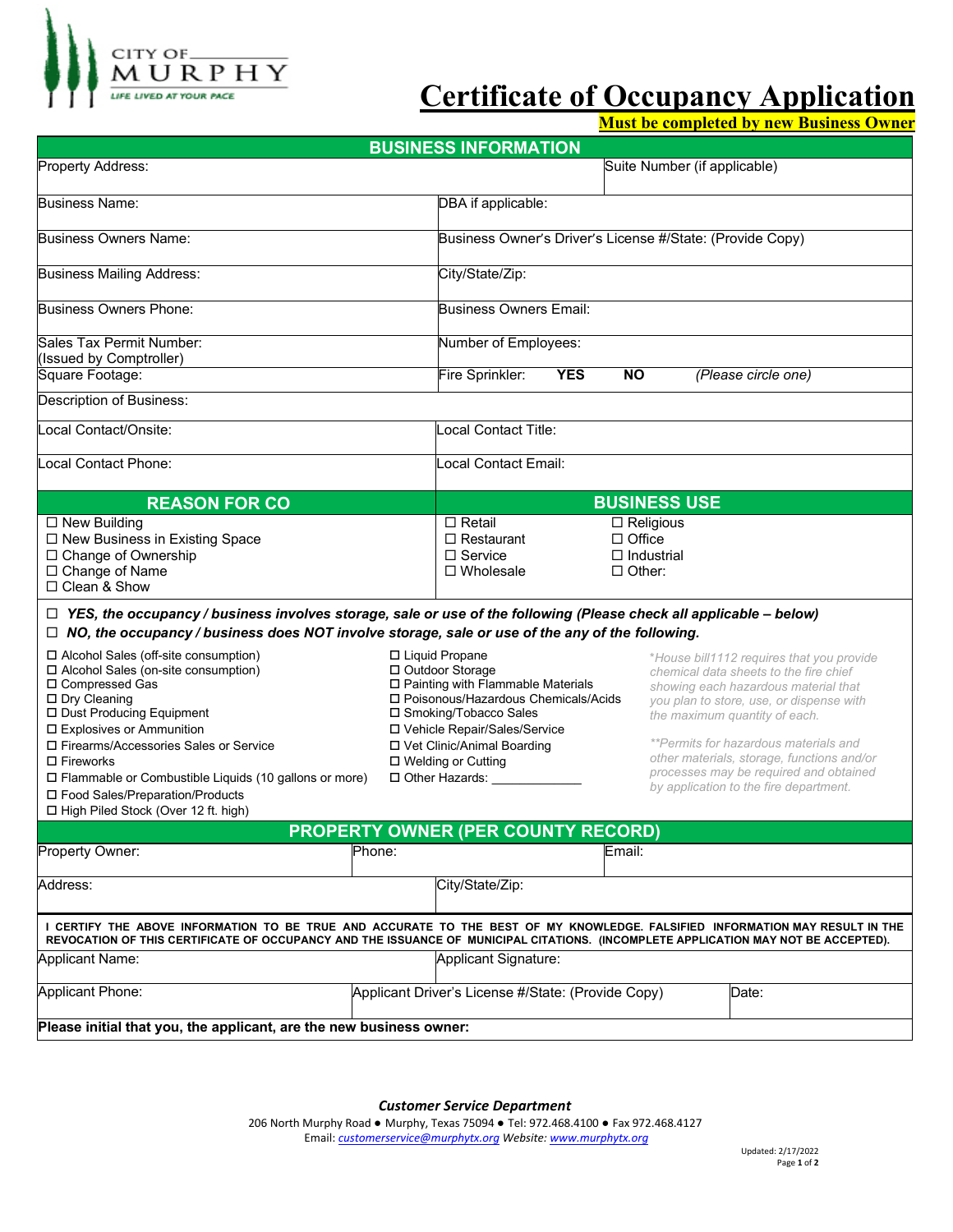

## **Certificate of Occupancy Application**

**Must be completed by new Business Owner**

| OR OFFICE USE ONLY                                |               |                                                              |           |                                                            |                            |  |  |  |  |  |
|---------------------------------------------------|---------------|--------------------------------------------------------------|-----------|------------------------------------------------------------|----------------------------|--|--|--|--|--|
| Permit#:                                          |               | Received By:<br>Date:                                        |           | Upon receipt, sent to all applicable Inspectors (initial): |                            |  |  |  |  |  |
| Zoning:                                           |               | Occupancy Load:                                              |           | Construction Type:                                         | Occupancy Group:           |  |  |  |  |  |
| Block:                                            |               | Lot:                                                         |           | Addition:                                                  | <b>Issued By:</b><br>Date: |  |  |  |  |  |
| Upon issuance, sent to all applicable Inspectors: |               |                                                              | Comments: |                                                            |                            |  |  |  |  |  |
|                                                   |               | <b>APPROVAL STATUS</b>                                       |           |                                                            |                            |  |  |  |  |  |
| <b>APPROVED</b>                                   | <b>DENIED</b> | <b>OFFICIAL</b>                                              |           | <b>SIGNATURE</b>                                           | <b>DATE</b>                |  |  |  |  |  |
|                                                   |               | <b>PUBLIC WORKS</b><br><b>OFFICIAL</b>                       |           |                                                            |                            |  |  |  |  |  |
|                                                   |               | Comments:                                                    |           |                                                            |                            |  |  |  |  |  |
|                                                   |               | <b>HEALTH OFFICIAL</b>                                       |           |                                                            |                            |  |  |  |  |  |
|                                                   |               | Comments:                                                    |           |                                                            |                            |  |  |  |  |  |
|                                                   |               | <b>FIRE MARSHAL</b>                                          |           |                                                            |                            |  |  |  |  |  |
|                                                   |               | Comments:                                                    |           |                                                            |                            |  |  |  |  |  |
|                                                   |               | <b>BUILDING OFFICIAL</b>                                     |           |                                                            |                            |  |  |  |  |  |
|                                                   |               | Comments:                                                    |           |                                                            |                            |  |  |  |  |  |
|                                                   |               | <b>DIRECTOR OF</b><br><b>COMMUNITY</b><br><b>DEVELOPMENT</b> |           |                                                            |                            |  |  |  |  |  |
|                                                   |               | Comments:                                                    |           |                                                            |                            |  |  |  |  |  |
|                                                   |               | <b>CUSTOMER SERVICE</b><br><b>MANAGER</b>                    |           |                                                            |                            |  |  |  |  |  |
|                                                   |               | Comments:                                                    |           |                                                            |                            |  |  |  |  |  |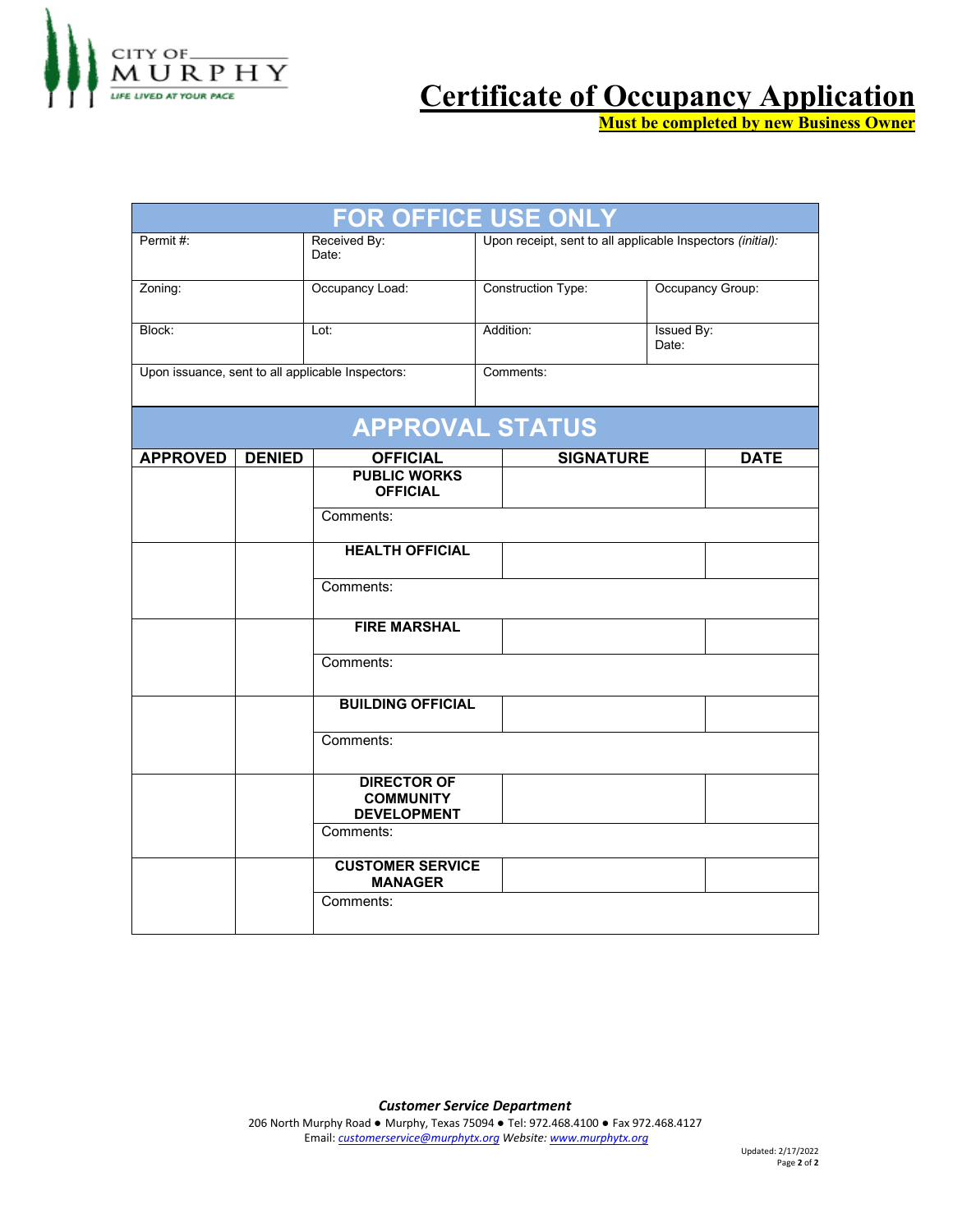

## **Murphy Fire-Rescue/Fire Marshal Office** Office: 972.468.4300/Fax: 972.468.4380

## **Section 7 Certification of Occupancy/ Fire Marshal Final**

This guideline is intended as a resource to assist building owners and general contractors in receiving a Certificate of Occupancy, commonly referred to as a C.O. for their business. These premises are inspected to identify fire related hazards and conditions. Listed below, are the most commonly found fire code violations. This list is not inclusive of all fire code requirements. If you have a question, please contact our office prior to inspection.

The below listed items should be in compliance prior to making an appointment for Fire Department personnel to inspect the facility. An annual Fire Prevention Inspection will also be conducted at the business using these same guidelines.

#### **Exterior Features**

- 1. All fire lanes are clear, unobstructed, and striped per City of Murphy standards.
- 2. Fire hydrants shall be completed and in working order prior to construction.
- 3. No accumulation of waste material.
- 4. Fire Department Connection (FDC) shall be unobstructed with locking Knox Caps in place, and a 5' clear path of travel from the fire lane and within 100 ft. of a fire hydrant.
- 5. Address on front and rear of building in 6" numbers. The numbers and the background colors shall contrast one another. The numbers must be legible from the street and fire lane.
- 6. Address shall be listed on the electric and gas meters and/or other disconnecting locations.
- 7. Knox Box (secured key entry) shall be located at the main entrance and/or riser room.

#### General

- 1. Electrical power is required to be operational prior to calling for inspection.
- 2. Storage clearance: Unsprinkled 24" to ceiling. Sprinkled 18" to sprinkler heads.
- 3. Sprinkler heads clear of paint / overspray.
- 4. All ceiling panels in place.
- 5. Clearance in front of electrical panel (36").
- 6. Slots in electrical panels must be filled by blanks and all electrical receptacles have cover plates.
- 7. Occupancy load posted. (Where applicable)
- 8. Fire rated assemblies properly constructed and penetrations sealed.
- 9. Extension Cord / multi-adapters utilized per code.
- 10. Abatement of electrical hazards.
- 11. Mechanical/electrical/boiler rooms free from storage and combustibles.
- 12. Gasoline stored in proper location / container.
- 13. General housekeeping and precautions against fire.
- 14. Wall and ceiling finishes shall be in accordance with the 2006 International Fire Code, for all corridors, rooms and enclosed spaces. Field tests on interior finishes may be required.
- 15. All required tenant separation wall(s)/demising wall(s) shall be a minimum of 1hr fire rated construction.
- 16. All fire rated assemblies and fire doors intact.

#### **Exits**

- 1. Accessible means of egress.
- 2. Exits unlocked.
- 3. Exits are not blocked.
- 4. Exit lights operational.
- 5. Emergency lighting operational.
- 6. All exit doors located in the means of egress that are capable of locking or latching shall be operable from the inside without the use of a key, tool or any special knowledge or effort, or provided with approved panic hardware.